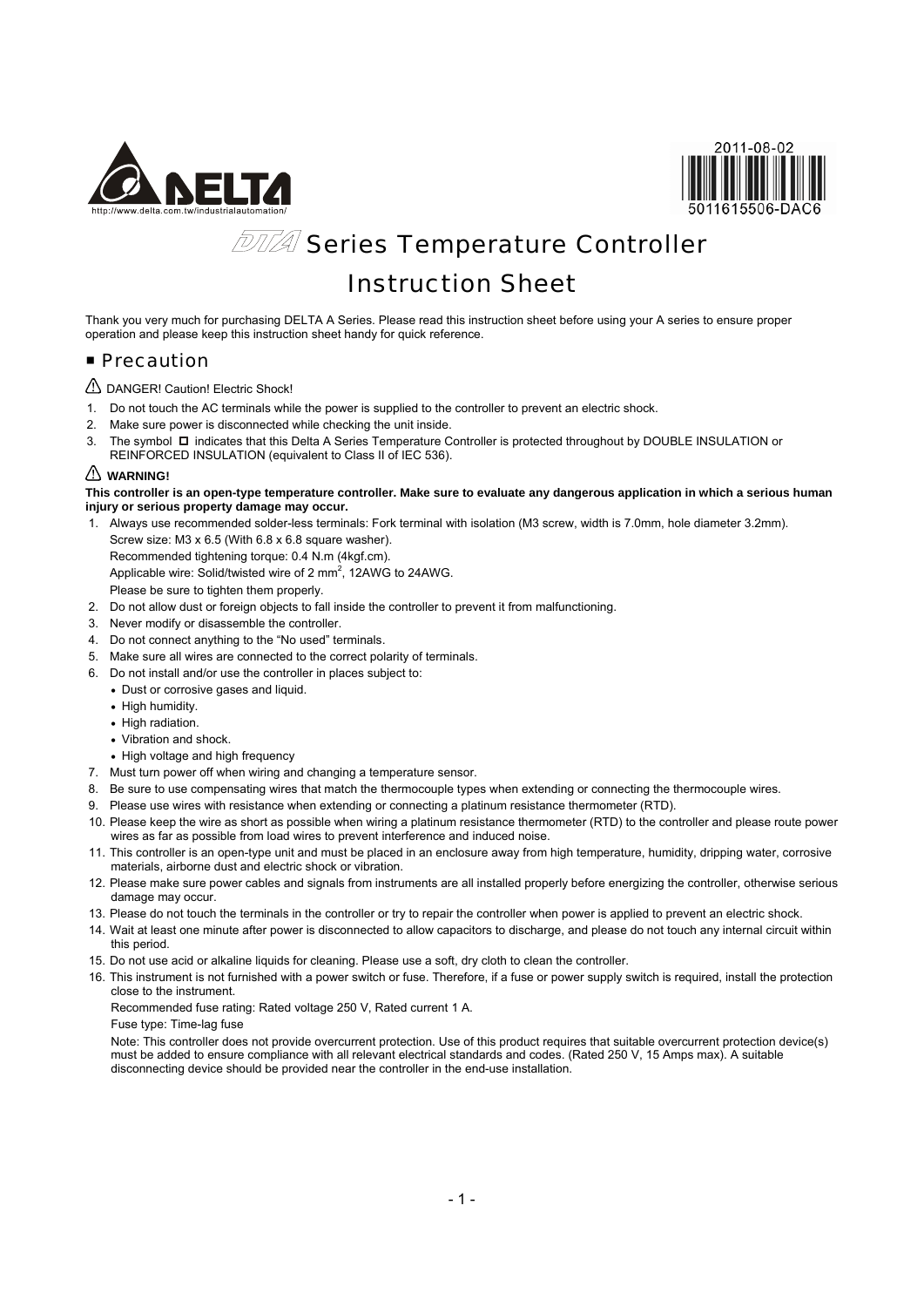## **Ordering Information**

| $\mathbf{D}$<br>IΑ |  |    |
|--------------------|--|----|
|                    |  | 5) |

| (1)           | Series                                                    | DTA: Delta A Series Temperature Controller                                                                                                                               |  |  |
|---------------|-----------------------------------------------------------|--------------------------------------------------------------------------------------------------------------------------------------------------------------------------|--|--|
| (2)           | <b>Panel Size</b><br>$(W \times H)$                       | 4848: 1/16 DIN W48 $\times$ H48mm<br>9648: 1/8 DIN W96 x H48<br>4896: 1/8 DIN W48 $\times$ H96mm<br>9696: $1/4$ DIN W96 $\times$ H96mm<br>$7272 \cdot W72 \times H72$ mm |  |  |
| $\circled{3}$ | <b>Output Selection</b>                                   | R: Relay output, SPDT (SPST: 1/16 DIN size), 250VAC, 5A<br>V: Voltage Pulse output, $14V+10\% \sim -20\%$ (Max. 40mA)<br>C: Current output, $4 \sim 20 \text{mA}$        |  |  |
| $\circled{4}$ | Communication<br>(Optional)                               | 0: No interface<br>1: $RS-485$                                                                                                                                           |  |  |
| (5)           | <b>Current Transformer</b><br>(CT) Function<br>(Optional) | None: No CT function (Current transformer is not provided)<br>T: Current transformer is provided (only DTA7272 series support this function)                             |  |  |

## Display, LED & Pushbuttons



- **PV Display**: to display the process value or parameter type.
- **SV Display**: to display set point, parameter operation read value, manipulated variable or set value of the parameter.
- **AT**: flashes when the Auto-tuning operation is ON.
- **OUT**: lights when the output is ON.

## $\cdot$  <sup>SET</sup> : Function key.

- 1. Press this key to select the desired function mode.
- 2. Press this key to confirm a setting value.
- $\blacktriangleright$  : Mode key. Press this key to set parameters within each function mode.
- <sup>°</sup>C, <sup>°</sup>F: Temperature unit LEDs. <sup>°</sup>C LED lights when this parameter is configured for Celsius and <sup>°</sup>F LED lights if configured for Fahrenheit.
- ALM1 / ALM2 : **Alarm output LED**. The ALM1 / ALM2 LED lights when Alarm 1 or Alarm 2 output is ON.
- . A : Up key. Press this key to increase values displayed on the SV display. Hold down this key to speed up the incremental action.
- Y: Down key. Press this key to decrease values displayed on the SV display. Hold down this key to speed up the decrements.

## **Specifications**

| Input voltage                                        | $100 \sim 240$ VAC 50/60Hz                                                                |
|------------------------------------------------------|-------------------------------------------------------------------------------------------|
| Operation voltage range                              | 85% to 110% of rated voltage                                                              |
| Power consumption                                    | 5VA max.                                                                                  |
| Display method                                       | 7-segment digit LED Display<br>Process value (PV): Red color, Set point (SV): Green color |
| Sensor type                                          | Thermocouple: $K$ , $J$ , $T$ , $E$ , $N$ , $R$ , $S$ , $B$ , $U$ , $L$ , $Txk$           |
|                                                      | 3-wire Platinum RTD: Pt100, JPt100                                                        |
| Control mode<br>PID, ON/OFF control or Manual tuning |                                                                                           |
|                                                      | Relay output: (resistive load): SPDT (SPST: 1/16 DIN size), 250VAC, 5A                    |
| Control output                                       | Voltage Pulse output: DC 14V, Max. load current 40mA                                      |
|                                                      | Current output: 4 to 20mADC (Load resistance: Max. $600\Omega$ )                          |
| Display accuracy                                     | 0.1% of measuring range                                                                   |
| Sampling rate                                        | 500 msec/per scan                                                                         |
| Vibration resistance                                 | 10 to 55Hz, 10m/s <sup>2</sup> for 10min, each in X, Y and Z directions                   |
| Shock resistance                                     | Max. 300m/ $s^2$ , 3 times in each 3 axes, 6 directions                                   |
| Ambient temperature                                  | $0^{\circ}$ C ~ +50 $^{\circ}$ C                                                          |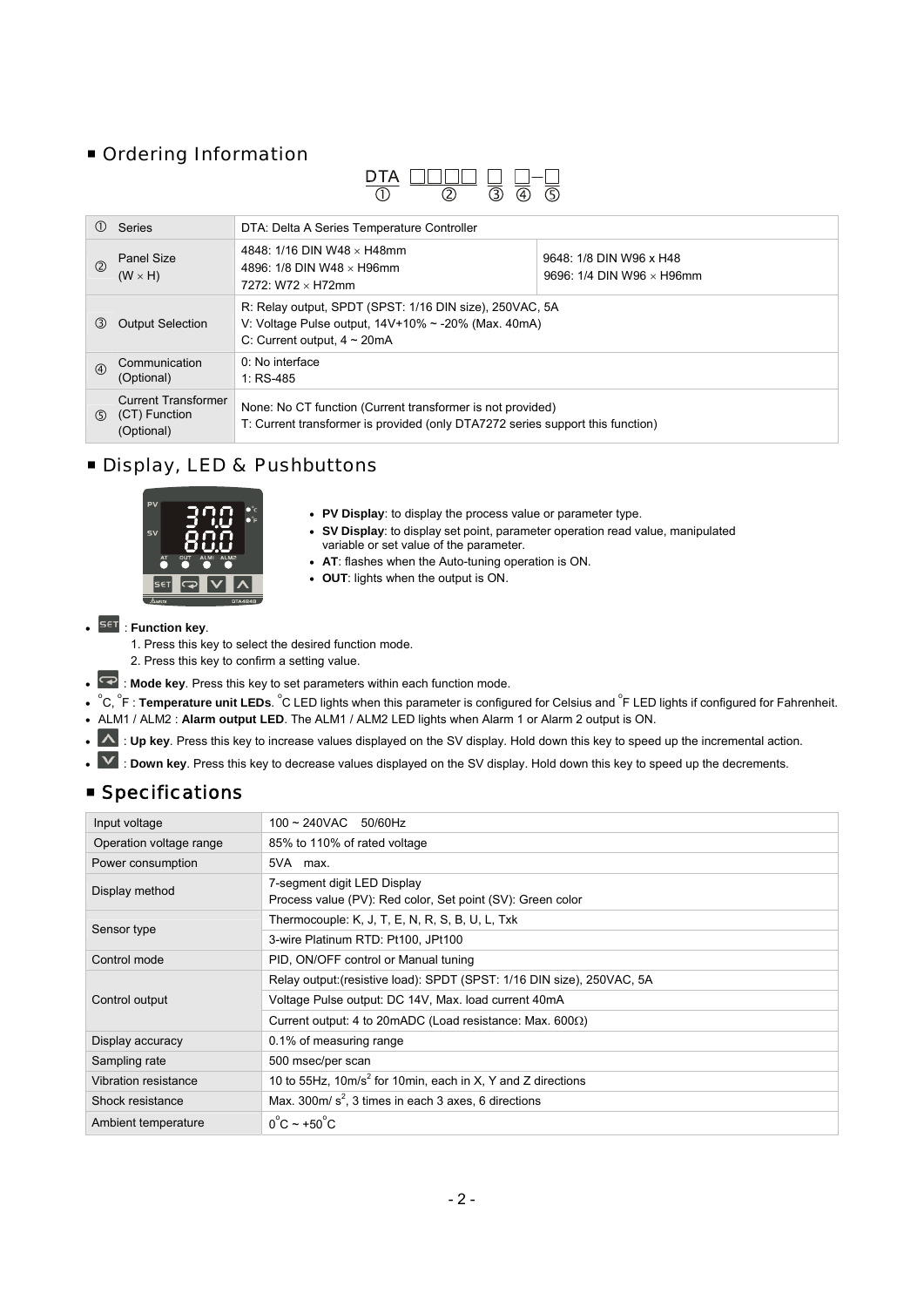| Storage temperature      | $-20^{\circ}$ C ~ +65 $^{\circ}$ C                                    |
|--------------------------|-----------------------------------------------------------------------|
| Relative humidity        | $35\% \sim 80\%$ (non-condensing)                                     |
| Altitude                 | 2.000m or less                                                        |
| Installation environment | Installation Category II, Pollution Degree 2. Conforming to EN61010-1 |
| Panel protection level   | IP <sub>65</sub>                                                      |

## **Parameters List**

1. Operation Mode: Perform per the settings of related control parameters

| <b>LED Display</b> | Explanation                                                                                                                                                                                                                                                                                                                                                                                                                                                                              | Default         |
|--------------------|------------------------------------------------------------------------------------------------------------------------------------------------------------------------------------------------------------------------------------------------------------------------------------------------------------------------------------------------------------------------------------------------------------------------------------------------------------------------------------------|-----------------|
| $-5$               | RUN/STOP: Control setting begins. Run ( $\cdot$ U $\cdot$ ) or Stop (5 c o <sup>p</sup> ) mode on the SV display.                                                                                                                                                                                                                                                                                                                                                                        | <b>RUN</b>      |
| $R$ $H$            | ALARM1 HIGH: Upper-limit alarm 1                                                                                                                                                                                                                                                                                                                                                                                                                                                         | $4.0^{\circ}$ C |
| <b>RLIL</b>        | ALARM1 LOW: Lower-limit alarm 1                                                                                                                                                                                                                                                                                                                                                                                                                                                          | $4.0^{\circ}$ C |
| RL2H               | ALARM2 HIGH: Upper-limit alarm 2                                                                                                                                                                                                                                                                                                                                                                                                                                                         | $4.0^{\circ}$ C |
| RE 2L              | ALARM2 LOW: Lower-limit alarm 2                                                                                                                                                                                                                                                                                                                                                                                                                                                          | $4.0^{\circ}$ C |
| -LoC               | Setting lock: Lock 1 ( $\mathsf{L}$ o $\mathsf{L}$ i), Lock 2 ( $\mathsf{L}$ o $\mathsf{L}$ $\mathsf{C}$ ) or OFF ( $\mathsf{o}$ $\mathsf{F}$ F) on the SV display. Lock 1 mode can lock all<br>settings and Lock 2 mode only can lock others than SV value. When OFF mode is selected, the Lock<br>function will be OFF. If you press $\frac{1}{2}$ and $\frac{1}{2}$ key simultaneously, the "Lock" status can be released and<br>the controller will be back to the previous display. | <b>OFF</b>      |
| lo UE              | OUT: Output value display and output value adjustment in manual tuning control (This function is not<br>available in ON/OFF control or Auto-tuning setting)                                                                                                                                                                                                                                                                                                                              | 0               |
| $E_{\rm E}$        | CT: In case of using an external current transformer (CT), the controller displays the current value being<br>measured by CT, if the control output is ON                                                                                                                                                                                                                                                                                                                                | Read only       |

2. Regulation Mode: Set the control parameters

| <b>LED Display</b>                             | Explanation                                                                                                                                                                                          | <b>Default</b>            |
|------------------------------------------------|------------------------------------------------------------------------------------------------------------------------------------------------------------------------------------------------------|---------------------------|
| $R_{\rm E}$                                    | AT: Auto-tuning setting. When AT key is set to ON ( $\bullet$ , the execution of the PID auto-tuning function is<br>automatically started. (PID control)                                             | <b>OFF</b>                |
| Р                                              | P: Proportional Band (PID control)                                                                                                                                                                   | 47.6                      |
| ū                                              | I: Integral Time (PID control)                                                                                                                                                                       | 260                       |
| đ.                                             | D: Derivative Time (PID control)                                                                                                                                                                     | 41                        |
| $ \mathsf{P}_{\mathsf{do}}\mathsf{F} $         | PdoF: Offset output when P or PD control function is ON. (PID control and Ki=0)                                                                                                                      | 0                         |
| CoF                                            | ioF: Default value of integral volume when PID control function is ON and integral time constant is not equal<br>to 0(zero). AT can automatically set this parameter. (PID control and $Ki \neq 0$ ) | 0                         |
| H <sub>E</sub>                                 | HTS: Set Heating hysteresis when ON/OFF control function is ON.                                                                                                                                      | 0                         |
| [CES]                                          | CTS: Set Cooling hysteresis when ON/OFF control function is ON.                                                                                                                                      | 0                         |
| HEPd                                           | HTPD: PID heating control cycle setting (PID control)                                                                                                                                                | Output<br>Selection:      |
| [LLP <sub>d</sub> ]                            | CLPD: PID cooling control cycle setting (PID control)                                                                                                                                                | $V: 4$ sec.<br>R: 20 sec. |
| $\left\vert \epsilon\mathsf{PoF}\right\vert$   | TPOF: Regulate temperature deviation value                                                                                                                                                           | 0                         |
| $\lfloor \epsilon$ e $\kappa \epsilon \rfloor$ | CRHI: Regulate 20mA output deviation value (1 unit = 0.1 mA)                                                                                                                                         | 0                         |
| $[$ c $\sim$                                   | CRLO: Regulate 4mA output deviation value (1unit = 0.1mA)                                                                                                                                            | 0                         |

3. Initial Setting Mode: Initial settings of the controller and communication parameters

| <b>LED Display</b>  | Explanation                                                                                                                                     | Default         |
|---------------------|-------------------------------------------------------------------------------------------------------------------------------------------------|-----------------|
| [5nP <sub>E</sub> ] | INPUT: Select input temperature sensor type<br>(Please refer to the contents of the "Temperature Sensor Type and Temperature Range" for detail) | P <sub>T2</sub> |
| EPIn                | UNIT: Temperature display unit, ${}^{\circ}C(\overset{\bullet}{\bullet})$ and ${}^{\circ}F(\overset{\bullet}{\bullet})$                         |                 |
| $E^{P-H}$           | T-HIGH: Upper limit for temperature range                                                                                                       | 500.0           |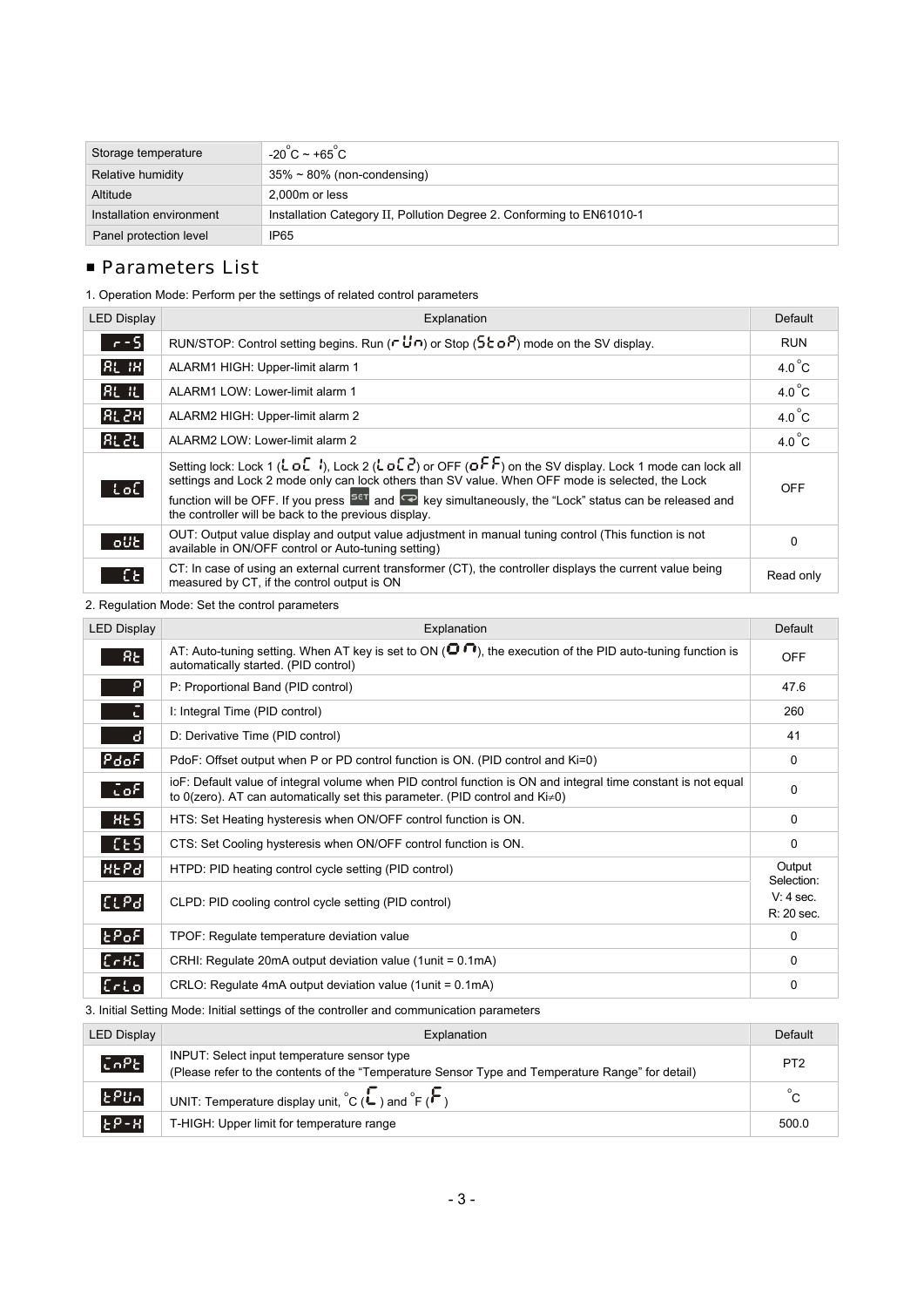| <b>LED Display</b>            | Explanation                                                                                                                            | <b>Default</b> |
|-------------------------------|----------------------------------------------------------------------------------------------------------------------------------------|----------------|
| $E_{P-L}$                     | T-LOW: Lower limit for temperature range                                                                                               | $-20.0$        |
| [Set]                         | CONTROL: Control method setting on the SV display: PID ( $P\bar{L}d$ ), ON/OFF control ( $O\cap O\bar{F}$ ), or manual<br>tuning(5BnU) | PID            |
| $ S-HC $                      | SWITCH: Select Heating (HERE) or Cooling ( $\epsilon$ oo $\epsilon$ ) action                                                           | <b>HEAT</b>    |
| $RLR$ :                       | AL1 SET: Alarm 1 setting (See explanations in "Alarm Outputs" section.)                                                                | 0              |
| R <sub>L</sub> R <sub>2</sub> | AL2 SET: Alarm 2 setting (See explanations in "Alarm Outputs" section.)                                                                | $\Omega$       |
| $\lfloor$ C - SL $\rfloor$    | C SELECT: ASCII, RTU communication formats selection<br>(Displayed when using serial communication)                                    | <b>ASCII</b>   |
| [Co5R]                        | C WE: Write-in function disable/enable<br>(Displayed when using serial communication)                                                  | <b>OFF</b>     |
| $[5 - no]$                    | C NO: Address setting<br>(Displayed when using serial communication)                                                                   | 1              |
| bPS                           | BPS: Baud rate setting<br>(Displayed when using serial communication)                                                                  | 9,600          |
| LEO                           | LENGTH: Data length setting<br>(Displayed when using serial communication)                                                             | $\overline{7}$ |
| $P_{r}$ 89                    | PARITY: Parity bit setting<br>(Displayed when using serial communication)                                                              | E              |
| <b>SEOP</b>                   | STOP BIT: Stop bit setting<br>(Displayed when using serial communication)                                                              | 1              |

*Note: Alarm values should be set in the initial setting mode so AL1H, AL1L, AL2H and AL2L would display in operation mode.* 

## **Operation**

There are three modes of operation: operation, regulation and initial setting. When power is applied, controller gets into the operation mode. Press the <sup>SetT</sup> key to switch to regulation mode. If the <sup>SetT</sup> key is pressed for more than 3 seconds, controller will switch to the initial setting mode. Pressing the **SET** key while in the regulation mode or initial setting mode, forces the controller to return to the operation mode. PV/SV: Sets the temperature set point and displays the temperature process value. Use the  $\Delta$  and  $\Delta$  keys to set the temperature set point.

Setting method: While in any function mode, press the  $\blacktriangleright$  key to select the desired function and use the  $\blacktriangle$  and  $\blacktriangleright$  keys to change settings. Press <sup>SET</sup> key to save the changes.

**The next flow chart shows how to switch for settings and internal functions:**

| <b>Regulation</b><br>Mode                           | Press <b>SET</b> for less than 3 sec<br>Press SET |                                                                                                                                                                  | Press <sup>Set</sup><br><b>Operation</b><br>Mode           | for more than 3 sec<br>Press SET | <b>Initial Setting</b><br>Mode       |                                                            |
|-----------------------------------------------------|---------------------------------------------------|------------------------------------------------------------------------------------------------------------------------------------------------------------------|------------------------------------------------------------|----------------------------------|--------------------------------------|------------------------------------------------------------|
| <b>Regulation Mode</b>                              |                                                   | <b>Operation Mode</b>                                                                                                                                            |                                                            |                                  | <b>Initial Setting Mode</b>          |                                                            |
| 8EI<br>Auto-tuning<br>(In PID control and RUN mode) |                                                   | $\begin{array}{ c c c }\n\hline\n & \hline\n & \hline\n\end{array}$ 234 $\begin{array}{ c c c }\n\hline\n & \hline\n & \hline\n & \hline\n\end{array}$<br>target | to set temperature of                                      | [0.02]                           | Set input type                       |                                                            |
|                                                     | Press $\overline{\mathbf{P}}$ $\triangledown$     |                                                                                                                                                                  | Press $\overline{\mathbf{P}}$ $\triangledown$              |                                  |                                      | Press <sup><math>\blacksquare</math></sup> $\triangledown$ |
| P.<br>Set PID PB<br>(In PID control)                |                                                   | r - 5 Control setting RUN or STOP                                                                                                                                |                                                            | 1880a                            | Set temperature unit                 |                                                            |
|                                                     | Press $\blacksquare_{\triangledown}$              |                                                                                                                                                                  | Press $\blacksquare_{\triangledown}$                       |                                  |                                      | Press $\blacksquare$                                       |
| Set PID Ti<br>(In PID control)                      |                                                   | <b>Rt. H</b> Upper-limit alarm 1<br>(This parameter is available only when ALA1<br>function enables)                                                             |                                                            | <b>FP-8</b>                      | Set upper-limit of temperature range |                                                            |
|                                                     | Press $\blacksquare_{\triangledown}$              |                                                                                                                                                                  | Press <sup><math>\blacksquare_{\triangledown}</math></sup> |                                  |                                      | Press $\blacksquare$                                       |
| d Set PID Td<br>(In PID control)                    |                                                   | RL IL <br>Lower-limit alarm 1<br>(The parameter is available only when ALA1<br>function enables)                                                                 |                                                            | $E_{1} = 1$                      | Set lower-limit of temperature range |                                                            |
|                                                     | Press                                             |                                                                                                                                                                  | Press                                                      |                                  |                                      |                                                            |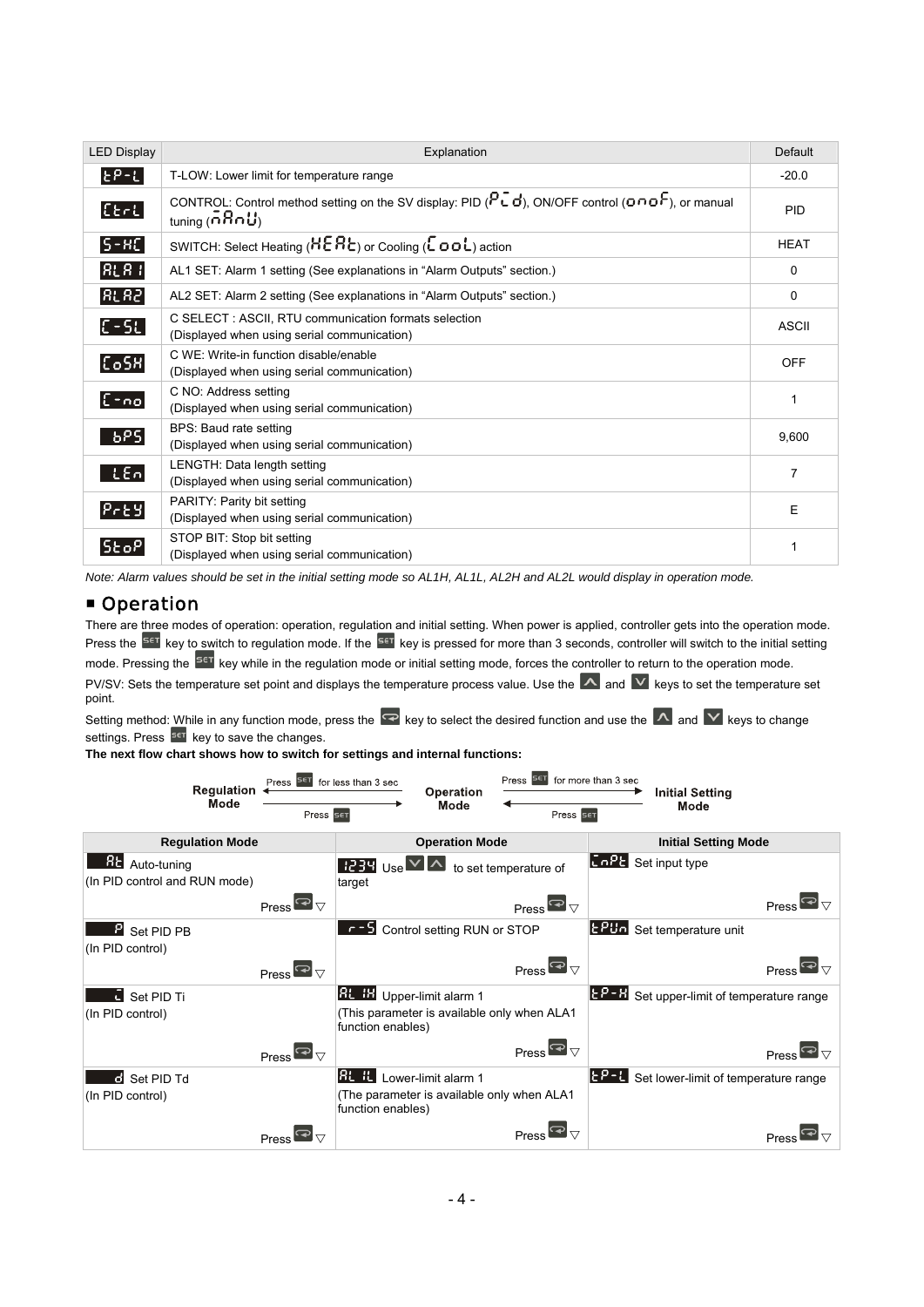| <b>Regulation Mode</b>                                                                                                                                                            | <b>Operation Mode</b>                                                                                                                                                    | <b>Initial Setting Mode</b>                                                                                                                   |  |
|-----------------------------------------------------------------------------------------------------------------------------------------------------------------------------------|--------------------------------------------------------------------------------------------------------------------------------------------------------------------------|-----------------------------------------------------------------------------------------------------------------------------------------------|--|
| $Pdof _{or} $<br><b>Lof</b> P/PD control offset<br>setting<br>(When PID control is ON and Ki=0, set the<br>value of Pdof; if Ki≠0, AT will automatically<br>set the value of lof) | <b>RL 2H</b> Upper-limit alarm 2<br>(This parameter is available only when ALA2<br>function enables)                                                                     | <b>EECH</b> Select control mode                                                                                                               |  |
| Press $\overline{\mathbf{P}}$                                                                                                                                                     | Press $\overline{\mathbf{P}}$ $\overline{\mathbf{V}}$                                                                                                                    | Press                                                                                                                                         |  |
| Heating/Cooling<br>$R_{25}$ or $ $<br>hysteresis<br>(In ON-OFF control)                                                                                                           | RL 2L <br>Lower-limit alarm 2<br>(This parameter is available only when ALA2)<br>function enables)                                                                       | 5-HE Select Heating/Cooling functions                                                                                                         |  |
| Press $\blacksquare_{\triangledown}$                                                                                                                                              | Press $\overline{\mathbf{P}}$                                                                                                                                            | Press l                                                                                                                                       |  |
| <b>REPO</b> or <b>HEPP</b> Set Heating/Cooling<br>control cycle<br>(In PID control)                                                                                               | tot Setting lock mode                                                                                                                                                    | <b>RL R +</b> Alarm 1 setting                                                                                                                 |  |
| Press $\overline{\mathbf{P}}$                                                                                                                                                     | Press $\overline{\mathbf{P}}$                                                                                                                                            | Press                                                                                                                                         |  |
| <b>LPoF</b> Regulate temperature deviation value                                                                                                                                  | ott Output value display and adjust                                                                                                                                      | <b>RL R2</b> Alarm 2 setting                                                                                                                  |  |
| Press $\overline{\mathbf{P}}$ $\overline{\mathbf{V}}$                                                                                                                             | Press $\overline{\mathbf{P}}$                                                                                                                                            | Press                                                                                                                                         |  |
| <b>LFRU</b> Regulate 20mA output deviation value<br>(Display when in current output)                                                                                              | <b>ED</b> CT function is selected<br>In case of using an external CT, the controller<br>displays the current value being measured by<br>CT, if the control output is ON. | E - 5L ASCII, RTU communication formats<br>selection                                                                                          |  |
| Press $\overline{\mathbf{P}}$ $\triangledown$                                                                                                                                     | Press <sup>e</sup> return to temperature display                                                                                                                         | Press <sup><math>\blacksquare</math></sup>                                                                                                    |  |
| Erto Regulate 4mA output deviation value<br>(Displayed when in current output)<br>Press <sup>e</sup> return to auto-tuning setting                                                |                                                                                                                                                                          | <b>Eo 5H</b> Write-in function disable/enable<br>(Displayed when using serial communication)<br>Press $\overline{\mathbf{P}}$ $\triangledown$ |  |
|                                                                                                                                                                                   |                                                                                                                                                                          | <b>L</b> FOO Address setting<br>(Displayed when using serial communication)<br>Press $\overline{\mathbf{P}}$ $\triangledown$                  |  |
|                                                                                                                                                                                   |                                                                                                                                                                          | <b>6PS</b> Baud rate setting                                                                                                                  |  |
|                                                                                                                                                                                   |                                                                                                                                                                          | (Displayed when using serial communication)<br>Press $\overline{\mathbf{P}}$                                                                  |  |
|                                                                                                                                                                                   |                                                                                                                                                                          | <b>LEG</b> Date length setting<br>(Displayed when using serial communication)<br>Press $\overline{\mathbf{P}}$                                |  |
|                                                                                                                                                                                   |                                                                                                                                                                          | <b>Pr E 3</b> Parity bit setting<br>(Displayed when using serial communication)<br>Press $\overline{\mathbf{P}}$ $\triangledown$              |  |
|                                                                                                                                                                                   |                                                                                                                                                                          | <b>SEOP</b> Stop bit setting<br>(Displayed when using serial communication)                                                                   |  |
|                                                                                                                                                                                   |                                                                                                                                                                          | Press <sup>e</sup> return to input type                                                                                                       |  |

## Heating and Cooling Control

Temperature control is achieved either by heating or by cooling. The heating function starts when the process temperature (PV) is going down, and the cooling function when the temperature is getting high. It is impossible to operate both functions simultaneously in this controller.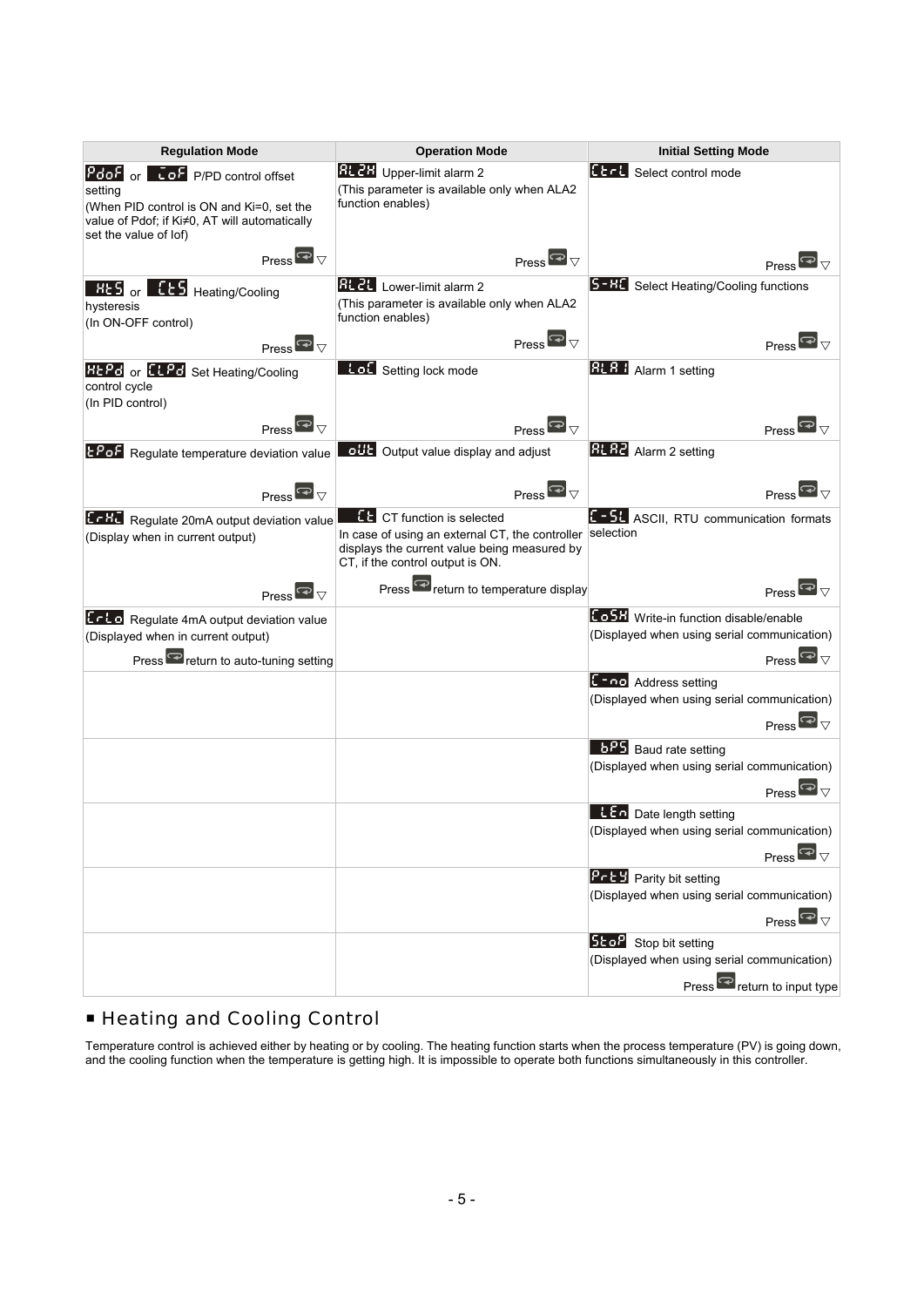## **Temperature Sensor Type & Temperature Range**

| Input temperature sensor type       | Register value  | LED display | Temperature range            |
|-------------------------------------|-----------------|-------------|------------------------------|
| Platinum resistance (Pt100) type 3  | 15              | PE3         | $0.0 \sim 100.0^{\circ}$ C   |
| Platinum resistance (Pt100) type 2  | 14              | $P$ E $P$   | $-20.0 \sim 500.0^{\circ}$ C |
| Platinum resistance (Pt100) type 1  | 13              | $P_{c}$ :   | $-200 \sim 600^{\circ}C$     |
| Platinum resistance (JPt100) type 2 | 12              | <b>UPE2</b> | $0.0 \sim 100.0^{\circ}$ C   |
| Platinum resistance (JPt100) type 1 | 11              | UPE I       | $-20.0 \sim 400.0^{\circ}$ C |
| Thermocouple (TC) B type            | 10 <sup>1</sup> | ь           | $100 \sim 1,800^{\circ}$ C   |
| Thermocouple (TC) S type            | 9               |             | $0 \sim 1,700^{\circ}$ C     |
| Thermocouple (TC) R type            | 8               |             | $0 \sim 1,700^{\circ}$ C     |
| Thermocouple (TC) N type            | $\overline{7}$  | n           | $-200 \sim 1,300^{\circ}$ C  |
| Thermocouple (TC) E type            | 6               | ε           | $0 \sim 600^{\circ}C$        |
| Thermocouple (TC) T type 2          | 5               | 53          | $-20.0 \sim 400.0^{\circ}$ C |
| Thermocouple (TC) T type 1          | 4               | E I         | $-200 \sim 400^{\circ}$ C    |
| Thermocouple (TC) J type 2          | 3               | 321         | $-20.0 \sim 400.0^{\circ}$ C |
| Thermocouple (TC) J type 1          | $\overline{2}$  | J I         | $-100 \sim 850^{\circ}$ C    |
| Thermocouple (TC) K type 2          | 1               | 53          | $-20.0 \sim 500.0^{\circ}$ C |
| Thermocouple (TC) K type 1          | 0               | 54          | $-200 \sim 1300^{\circ}$ C   |
| Thermocouple (TC) L type            | 16              | L           | $-200 \sim 850^{\circ}$ C    |
| Thermocouple (TC) U type            | 17              | U           | $-200 \sim 500^{\circ}$ C    |
| Thermocouple (TC) Txk type          | 18              | 556         | $-200 \sim 800^{\circ}$ C    |

## **Input Error Indication**

| Set value | Temperature sensor not<br>connected | Measured temperature value exceeds temperature<br>range | Unknown input                |
|-----------|-------------------------------------|---------------------------------------------------------|------------------------------|
| PV        | no.                                 | $\overline{\mathsf{out}}$                               | $E_{C}$                      |
| SV        | $ {\sf Conel} $                     |                                                         | $[\bar{c}$ n $\bar{P}$ E $]$ |

## **Alarm Outputs**

There are up to two groups of alarm outputs and each group allows 13 alarm types in the initial setting mode. The alarm output is activated whenever the process temperature value (PV) is getting higher or lower than the set point of alarm limit.

| Set value     | Alarm type                                                                                                                                                                 | Alarm output operation                                      |
|---------------|----------------------------------------------------------------------------------------------------------------------------------------------------------------------------|-------------------------------------------------------------|
| 0             | Alarm function disabled                                                                                                                                                    | Output OFF                                                  |
|               | Deviation upper- and lower-limit:<br>This alarm output operates when PV value is higher than the setting value SV + (AL-H) or<br>lower than the setting value SV - (AL-L). | ON<br>OFF<br><b>SV</b><br>$SV+(AL-H)$<br>$SV-(AL-L)$        |
| $\mathcal{P}$ | Deviation upper-limit:<br>This alarm output operates when PV value is higher than the setting value $SV + (AL-H)$ .                                                        | ON<br>OFF<br>$SV+(AL-H)$<br><b>SV</b>                       |
| 3             | Deviation lower-limit:<br>This alarm output operates when PV value is lower than the setting value SV- (AL-L).                                                             | <b>ON</b><br>OFF<br><b>SV</b><br>$SV-(AL-L)$                |
| 4             | Reverse deviation upper- and lower-limit:<br>This alarm output operates when PV value is in the range of the setting value $SV + (AL-H)$ and<br>$SV - (AL-L)$ .            | <b>ON</b><br>OFF<br>$SV+(AL-H)$<br><b>SV</b><br>$SV-(AL-L)$ |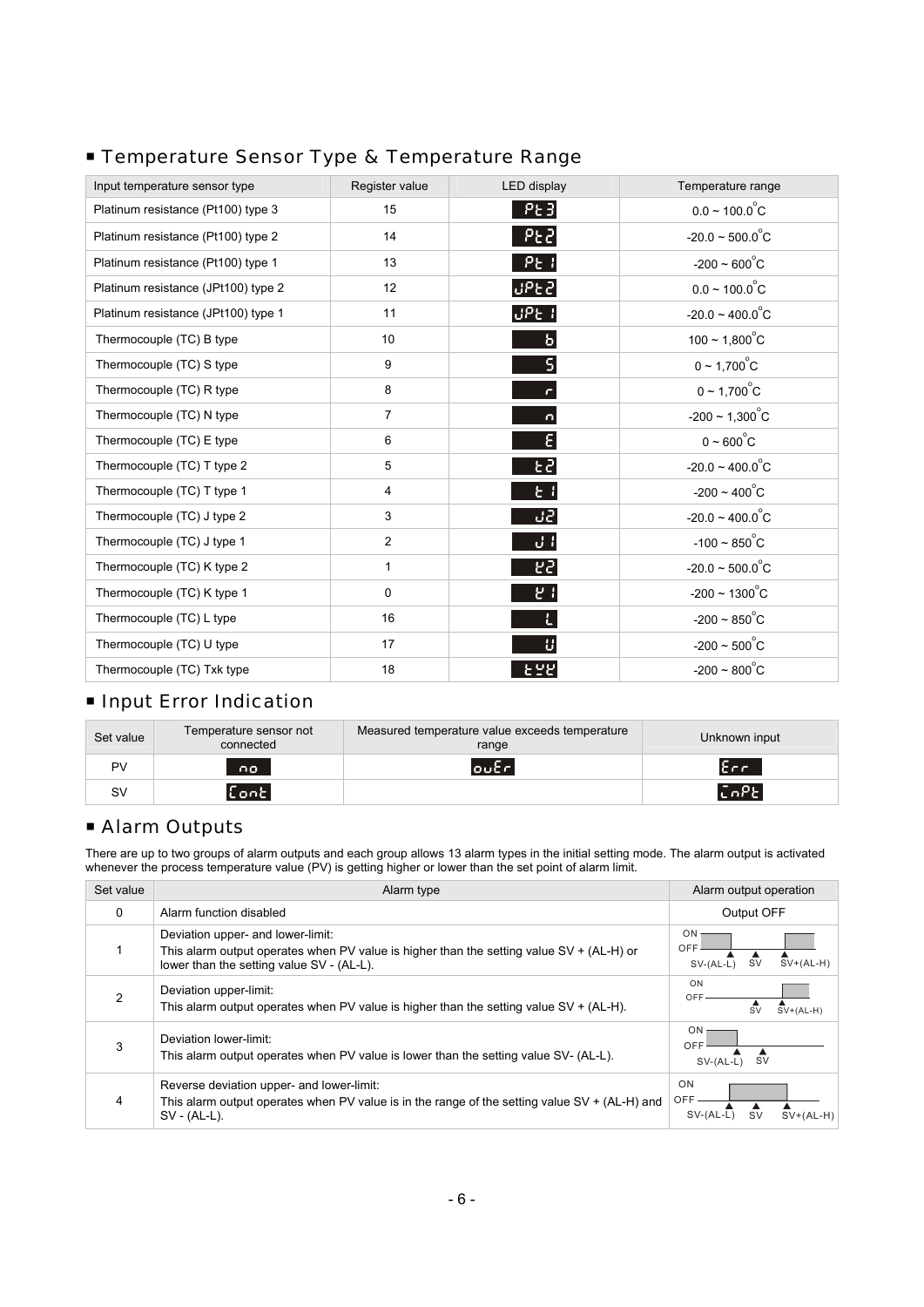| Set value      | Alarm type                                                                                                                                                                                                                                       | Alarm output operation                                                        |
|----------------|--------------------------------------------------------------------------------------------------------------------------------------------------------------------------------------------------------------------------------------------------|-------------------------------------------------------------------------------|
| 5              | Absolute value upper- and lower-limit:<br>This alarm output operates when PV value is higher than the setting value AL-H or lower than<br>setting value AL-L.                                                                                    | $ON-$<br>OFF-<br>AL-H<br>$AL-L$                                               |
| 6              | Absolute value upper-limit:<br>This alarm output operates when PV value is higher than the setting value AL-H.                                                                                                                                   | ON<br>OFF-<br>AL-H                                                            |
| $\overline{7}$ | Absolute value lower-limit:<br>This alarm output operates when PV value is lower than the setting value AL-L.                                                                                                                                    | ON-<br>OFF<br>AL-L                                                            |
| 8              | Deviation upper- and lower-limit with standby sequence:<br>This alarm output operates when PV value reaches set value (SV value) and the value is<br>higher than the setting value $SV + (AL-H)$ or lower than the setting value $SV - (AL-L)$ . | ON.<br>OFF<br>$\frac{1}{\text{SV}}$<br>$\overline{SV}$ +(AL-H)<br>$SV-(AL-L)$ |
| 9              | Deviation upper-limit with standby sequence:<br>This alarm output operates when PV value reaches set value (SV value) and the reached<br>value is higher than the setting value $SV + (AL-H)$ .                                                  | ON<br>OFF.<br>$\frac{4}{sV}$<br>$SV+(AL-H)$                                   |
| 10             | Deviation lower-limit with standby sequence:<br>This alarm output operates when PV value reaches the set value (SV value) and the reached<br>value is lower than the setting value SV - (AL-L).                                                  | ON<br>OFF<br><b>SV</b><br>$SV-(AL-L)$                                         |
| 11             | Hysteresis upper limit alarm output: this alarm output operates if PV value is higher than the<br>setting value SV + (AL-H). This alarm output is OFF when PV value is lower than the setting<br>value $SV + (AL-L)$ .                           | ON<br><b>OFF</b>                                                              |
| 12             | Hysteresis lower limit alarm output: this alarm output operates if PV value is lower than the<br>setting value SV - (AL-H). This alarm output is OFF when PV value is higher than the setting<br>value SV - (AL-L).                              | ON-<br>OFF                                                                    |
| 13             | CT alarm output:<br>This alarm operates when the current measured by transformer (CT) is lower than AL-L or<br>higher than AL-H (This alarm output is available only for the controller with current<br>transformer).                            | ON<br>OFF<br>$\frac{4}{5}$<br>$A_{L-H}$                                       |

*Note: AL-H and AL-L include AL1H, AL2H and AL1L, AL2L.* 

With standby sequence: Meaning that the alarm output would be temporarily disabled until the PV value reaches the set value. Then, the *alarm output will operate.* 

## Current Transformer (CT) Function

The Current Transformer (CT) function is used with the alarm output. When using a current transformer (CT) with the controller, change the corresponding alarm output mode to mode 13 (alarm output set value is 13), then turn to operation mode and set the current lower-limit and current upper-limit. You can set current alarm range between 0.5A ~ 30A, display resolution is 0.1A and measure accuracy is +/- 0.5A.

## **Example 2 Communication Parameters List**

Controller offers a RS-485 port for serial communication.

- Supporting transmission speed: 2,400, 4,800, 9,600, 19,200, 38,400bps
- Communication protocol: Modbus (ASCII)
- Non-supported formats: 7, N, 1 or 8, O, 2 or 8, E, 2
- Available communication address: 1 to 255, 0 is broadcast address
- Function code: 03H to read the contents of register (Max. 3 words); 06H to write 1 (one) word into register.

| <b>Address</b> | Content                          | Explanation                                                      |
|----------------|----------------------------------|------------------------------------------------------------------|
| 4700H (R)      | Process value (PV)               | Measuring unit is 0.1, updated one time in 0.5 second            |
| 4701H          | Set point (SV)                   | Unit: $0.1(^{\circ}C \text{ or } ^{\circ}F)$                     |
| 4702H          | Upper-limit alarm 1              |                                                                  |
| 4703H          | Lower-limit alarm 1              |                                                                  |
| 4704H          | Upper-limit alarm 2              |                                                                  |
| 4705H          | Lower-limit alarm 2              |                                                                  |
| 4706H          | Upper-limit of temperature range | The data content should not be higher than the temperature range |
| 4707H          | Lower-limit of temperature range | The data content should not be lower than the temperature range  |
| 4708H          | PB Proportional band             | $0.1 \sim 999.9$ , Unit: 0.1                                     |
| 4709H          | Ti Integral time                 | $0 - 9.999$                                                      |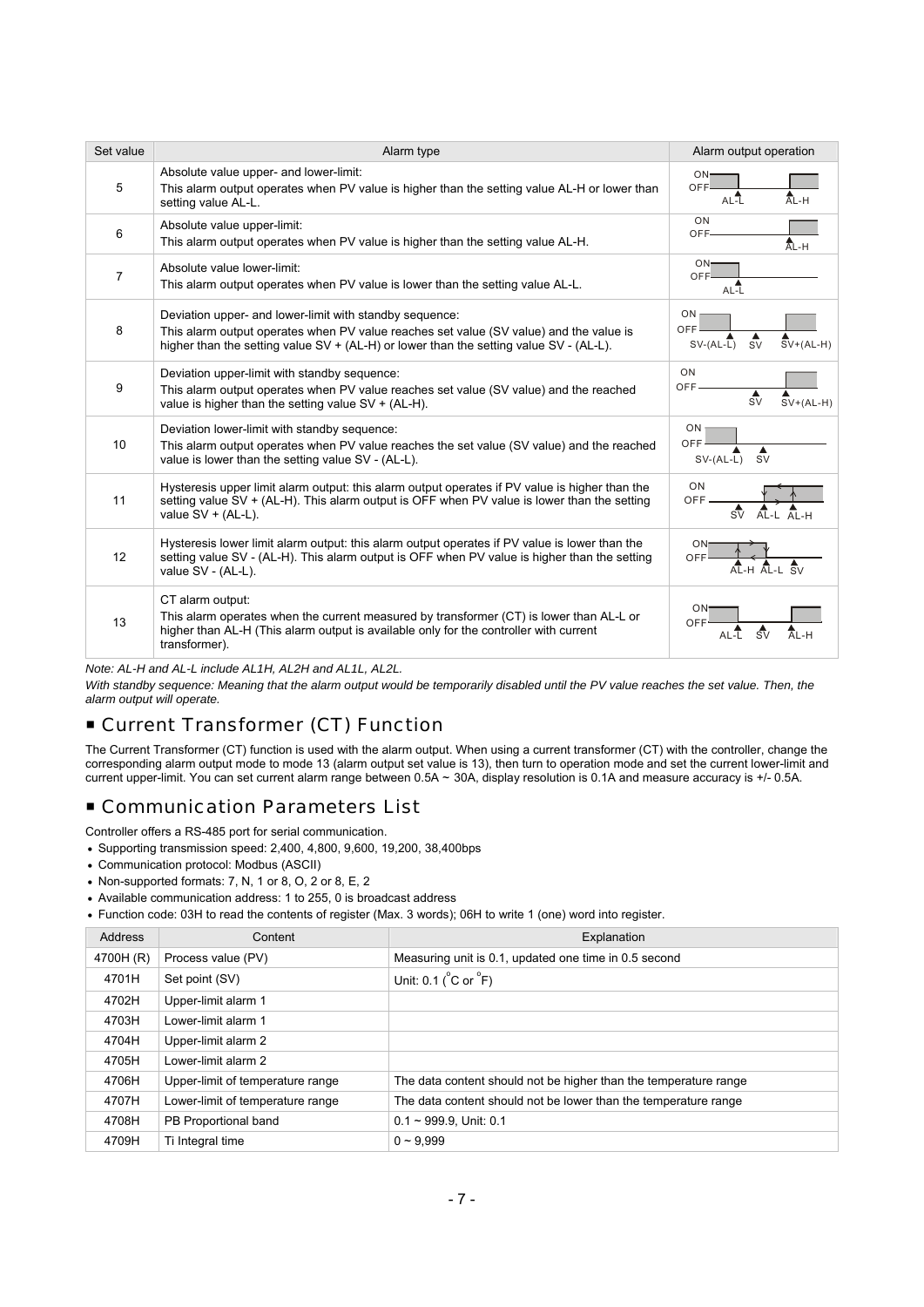| Address   | Content                                 | Explanation                                                                                       |  |  |
|-----------|-----------------------------------------|---------------------------------------------------------------------------------------------------|--|--|
| 470AH     | <b>Td Derivative time</b>               | $0 - 9,999$                                                                                       |  |  |
| 470BH     | <b>Heating/Cooling hysteresis</b>       | $0 - 9,999$                                                                                       |  |  |
| 470CH     | Regulate 20mA current output deviation  | $-100 - 54$<br>$(1 \text{ unit} = 0.1 \text{ mA})$                                                |  |  |
| 470DH     | Regulate 4mA current output deviation   | $-39 \sim 100$ (1 unit = 0.1mA)                                                                   |  |  |
| 470EH     | Default value of integral volume        | $0 - 100\%$                                                                                       |  |  |
| 4710H     | Input temperature sensor type           | Please refer to the contents of the "Temperature Sensor Type and Temperature<br>Range" for detail |  |  |
| 4711H     | Control method                          | 0: PID (default), 1: ON/OFF,<br>2: manual tuning                                                  |  |  |
| 4712H     | Heating/Cooling control cycle           | $1 - 99$ second                                                                                   |  |  |
| 4713H     | Proportional control offset error value | $0\% - 100\%$                                                                                     |  |  |
| 4714H     | Temperature regulation value            | -999 ~ 999, Unit: 0.1                                                                             |  |  |
| 4715H     | Alarm 1 type                            | Please refer to the contents of the "Alarm Outputs" for detail                                    |  |  |
| 4716H     | Alarm 2 type                            | Please refer to the contents of the "Alarm Outputs" for detail                                    |  |  |
| 4717H     | Temperature unit display selection      | $^{\circ}$ C : 1 (default), $^{\circ}$ F : 0                                                      |  |  |
| 4718H     | Heating/Cooling control Selection       | Heating: 0 (default), Cooling: 1                                                                  |  |  |
| 4719H     | Control Run/Stop setting                | Run: 1 (default), Stop: 0                                                                         |  |  |
| 471AH     | Communication write-in selection        | Communication write in disabled: 0 (default), Communication write in enabled: 1                   |  |  |
| 471BH     | Software version                        | V1.00 indicates 0 x 100                                                                           |  |  |
| 471CH     | Read LED status                         | b2: °F, b3: °C, b4: AL2, b5: AL1, b6: OUT, b7: AT                                                 |  |  |
| 471DH     | <b>Read KEY status</b>                  | b0: SET, b1: Select, b2: Up, b3: Down                                                             |  |  |
| 471EH     | Read output amount                      | Unit: %                                                                                           |  |  |
| 4729H     | <b>AT Setting</b>                       | OFF: 0 (default), ON:1                                                                            |  |  |
| 472AH     | Write output amount                     | Available on "manual control" only                                                                |  |  |
|           | Code 0                                  | Normal operation (No error)                                                                       |  |  |
|           | Code 1                                  | Initial process                                                                                   |  |  |
|           | Code 2                                  | Initial status (Temperature is not stable)                                                        |  |  |
| 472BH (R) | Code 3                                  | Temperature sensor is not connected                                                               |  |  |
|           | Code 4                                  | Temperature sensor input error                                                                    |  |  |
|           | Code 5                                  | Measured temperature value exceeds the temperature range                                          |  |  |
|           | Code 6                                  | No Int. error                                                                                     |  |  |
|           | Code 7                                  | <b>EEPROM Error</b>                                                                               |  |  |
| 4731H     | Read / Write lock status                | 0. No Lock, 1: Lock1, 11: Lock2, 21: Lock3                                                        |  |  |
| 4732H     | Event input switch                      | 0: Event disable, 1: SV switch, 2: Run/Stop                                                       |  |  |
| 4733H     | CT monitor value                        | Unit is 0.1A                                                                                      |  |  |

*Note: R refers to "read only" value* 

## **EDefault Communication Response Setting**

Write hex value 1234 into register at 471BH and 1234 again into register at 4724H. Re-power DTA to complete the default setting.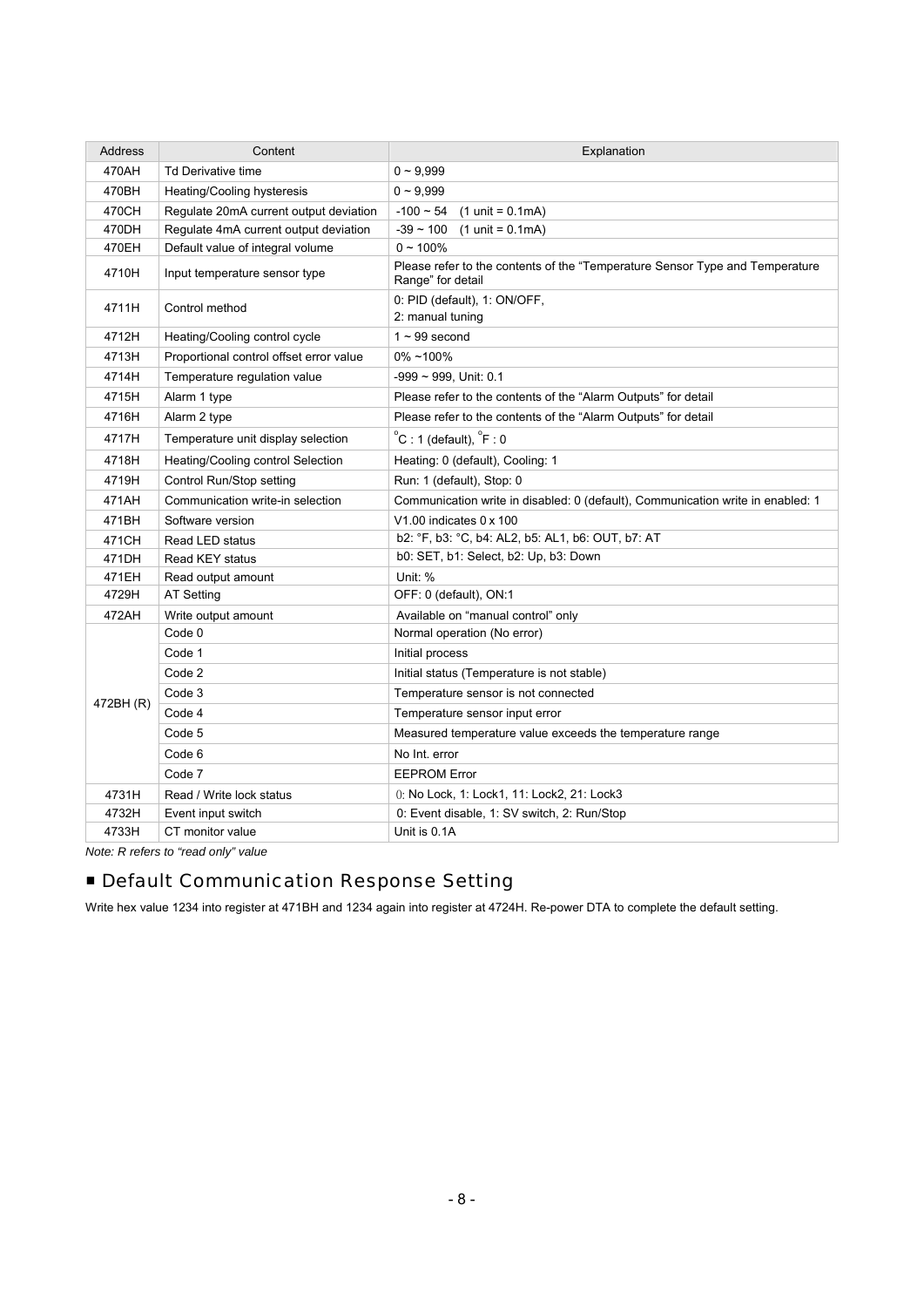## ■ Communication Protocol

Command code to read N words: 03H. The maximum value of N is 3.

For example, in order to read two words from controller 01 (address 01H) at starting data address 4700H, the command in ASCII mode is:

### **ASCII mode:**

| Command message:           |            | Response message:                 |           |
|----------------------------|------------|-----------------------------------|-----------|
| <b>STX</b>                 | $\cdots$   | <b>STX</b>                        | $6 - 7$   |
| ADR <sub>1</sub>           | 'ዐ'        | ADR <sub>1</sub>                  | 'ዐ'       |
| ADR <sub>0</sub>           | '1'        | ADR <sub>0</sub>                  | '1'       |
| CMD <sub>1</sub>           | 'ዐ'        | CMD <sub>1</sub>                  | 'ዐ'       |
| CMD <sub>0</sub>           | '3'        | CMD <sub>0</sub>                  | '3'       |
|                            | 4'         | Number of data                    | 'ዐ'       |
| Starting data address      | '7'        | (count by byte)                   | 4'        |
|                            | 'ዐ'        |                                   | 'ዐ'       |
|                            | 'ዐ'        | Content of start address          | '1'       |
|                            | 'ዐ'        | 4700H                             | '9'       |
| Number of data (counted by | 'ዐ'        |                                   | 'ዐ'       |
| word)                      | 'በ'        |                                   | 'ዐ'       |
|                            | $\cdot$ 2' | Content of start address<br>4701H | 'ዐ'       |
| LRC CHK 1                  | 'B'        |                                   | 'ዐ'       |
| LRC CHK 0                  | 'З'        |                                   | 'ዐ'       |
| END <sub>1</sub>           | CR.        | LRC CHK 1                         | 6'        |
| END <sub>0</sub>           | LF         | LRC CHK 0                         | $\cdot 7$ |
|                            |            | <b>FNID 4</b>                     | $\cap$    |

| Command message:           |                               |                          | Response message: |  |
|----------------------------|-------------------------------|--------------------------|-------------------|--|
| <b>STX</b>                 | $\epsilon$ , $\epsilon$<br>×. | <b>STX</b>               | $\sim$            |  |
| ADR <sub>1</sub>           | 'ዐ'                           | ADR <sub>1</sub>         | 'በ'               |  |
| ADR <sub>0</sub>           | $^{\circ}1^{\circ}$           | ADR <sub>0</sub>         | $^{\prime}$ 1'    |  |
| CMD <sub>1</sub>           | 'ዐ'                           | CMD <sub>1</sub>         | 'ዐ'               |  |
| CMD <sub>0</sub>           | '3'                           | CMD <sub>0</sub>         | '3'               |  |
|                            | 4'                            | Number of data           | 'ዐ'               |  |
| Starting data address      | '7'                           | (count by byte)          | 4'                |  |
|                            | 'ዐ'                           |                          | 'ዐ'               |  |
|                            | $^{\circ}$ O'                 | Content of start address | $^{\prime}$ 1'    |  |
| Number of data (counted by | 'ዐ'                           | 4700H                    | '9'               |  |
|                            | 'ዐ'                           |                          | 'ዐ'               |  |
| word)                      | 'ዐ'                           |                          | 'ዐ'               |  |
|                            | 2                             | Content of start address | 'ዐ'               |  |
| LRC CHK 1                  | 'B'                           | 4701H                    | 'በ'               |  |
| LRC CHK 0                  | '3'                           |                          | 'ዐ'               |  |
| END <sub>1</sub>           | CR.                           | LRC CHK 1                | '6'               |  |
| END <sub>0</sub>           | LF                            | LRC CHK 0                | '7'               |  |
|                            |                               | END <sub>1</sub>         | CR.               |  |
|                            |                               | END <sub>0</sub>         | LF                |  |

### **LRC check:**

LRC check is the added sum from "Address" to "Data content". For example, 01H + 03H + 47H + 00H + 00H + 02H = 4DH, then take the complementary of 2, B3H.

Command code to write 1 word: 06H

For example, in order to write 1000 (03E8H) in controller 01 (comm. address 01H) at the starting data address 4701H, the command in ASCII mode is:

**ASCII mode:** 

| Command message:      |                | Response message:     |          |
|-----------------------|----------------|-----------------------|----------|
| <b>STX</b>            | $\sim$         | <b>STX</b>            | $\cdots$ |
| ADR <sub>1</sub>      | 'ዐ'            | ADR <sub>1</sub>      | 'ዐ'      |
| ADR <sub>0</sub>      | $^{\prime}$ 1' | ADR <sub>0</sub>      | '1'      |
| CMD <sub>1</sub>      | 'በ'            | CMD <sub>1</sub>      | 'ዐ'      |
| CMD <sub>0</sub>      | '6'            | CMD <sub>0</sub>      | '6'      |
|                       | 4'             |                       | 4'       |
|                       | '7'            |                       | '7'      |
| Starting data address | 'ዐ'            | Starting data address | 'ዐ'      |
|                       | $^{\prime}$ 1' |                       | '1'      |
|                       | 'ዐ'            |                       | 'ዐ'      |
|                       | 'З'            | Data content          | '3'      |
| Data content          | Έ'             |                       | Έ'       |
|                       | '8'            |                       | '8'      |
| LRC CHK 1             | 'C'            | LRC CHK 1             | 'C'      |
| LRC CHK 0             | '6'            | LRC CHK 0             | '6'      |
| END <sub>1</sub>      | CR.            | END <sub>1</sub>      | CR.      |
| END 0                 | LF             | END <sub>0</sub>      | LF       |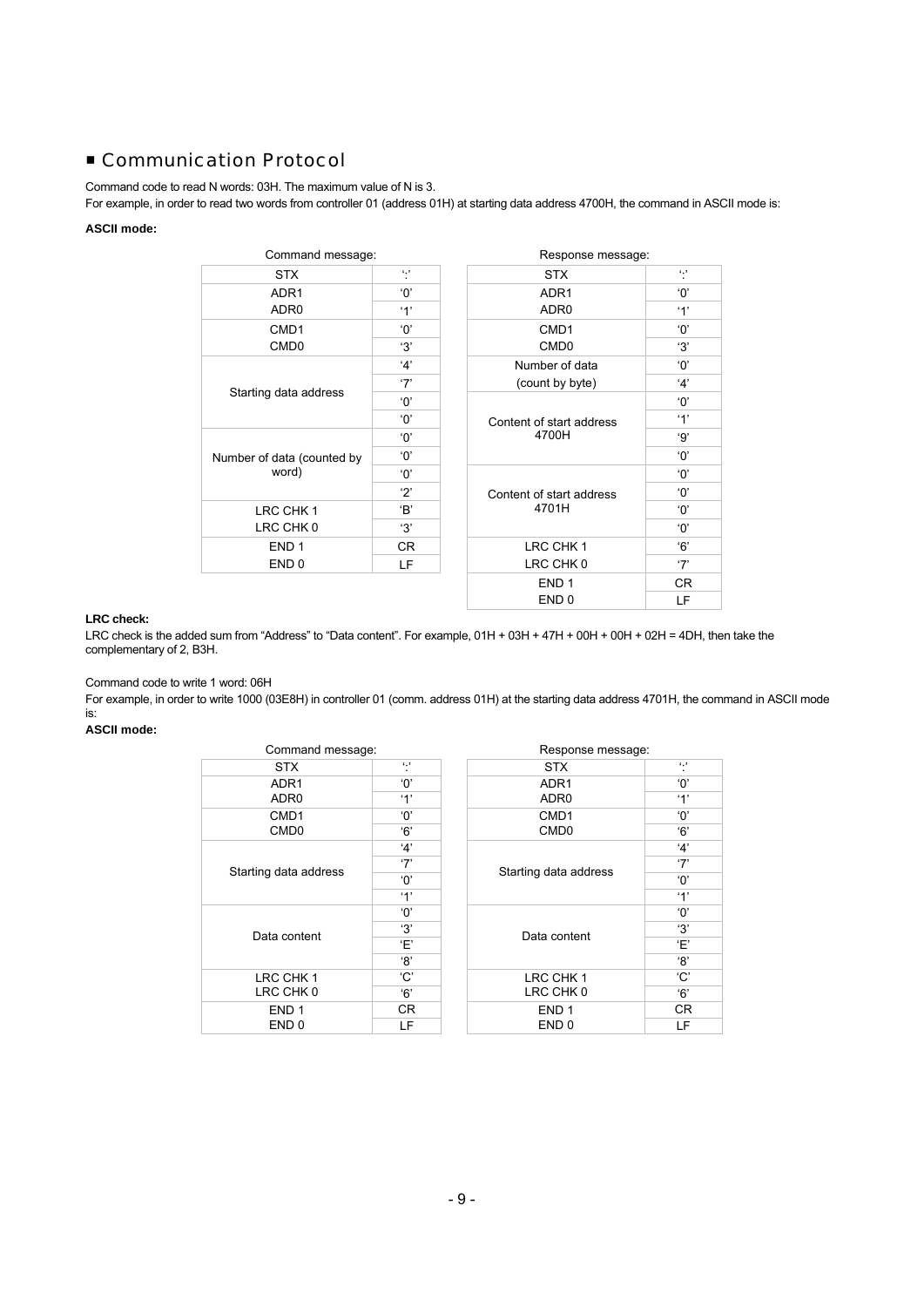## **Exerginal Identification**

#### **DTA4848**





## ■ Mounting

Tc

**Step 1.** Insert the controller through the panel cutout.

**Step 2.** Insert the mounting bracket into the mounting groove at the top and bottom of the controller and push the mounting bracket forward until the bracket stops at panel wall.

**Step 3.** Insert and tighten screws on bracket to secure the controller in place. (The screw torque should be 0.8kgf-cm to 1.5kgf-cm)





## ■ Mounting Bracket Installation



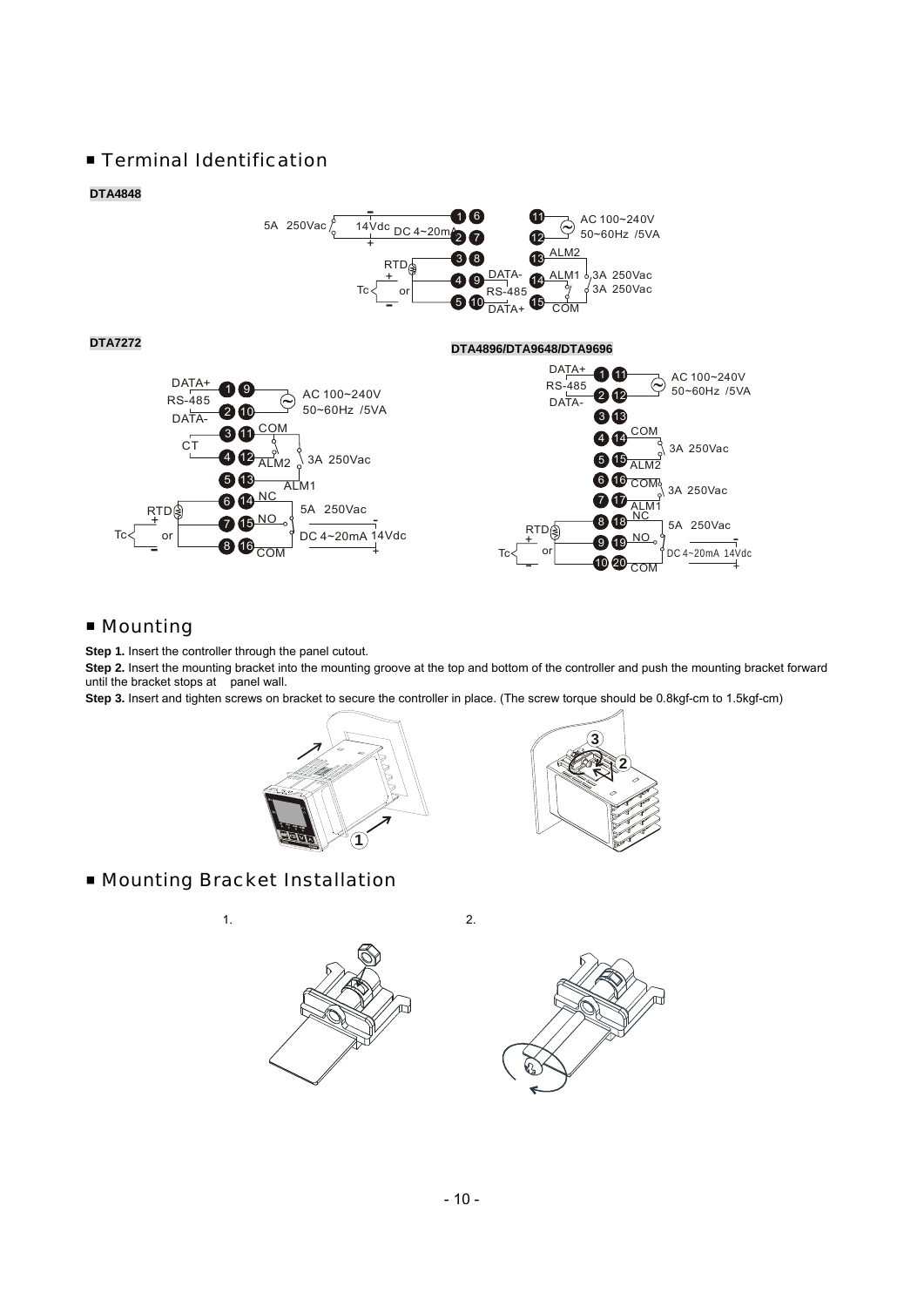## ■ Panel Cutout & External Dimensions

- 1. Panel wall thickness should range from 1mm to 8mm
- 2. Provide at least 90 mm clearance around the controller for proper ventilation. (Dimensions are in millimeter and (inch))

### **DTA4848**





### **DTA4896**



#### **DTA9648**



### **DTA7272**